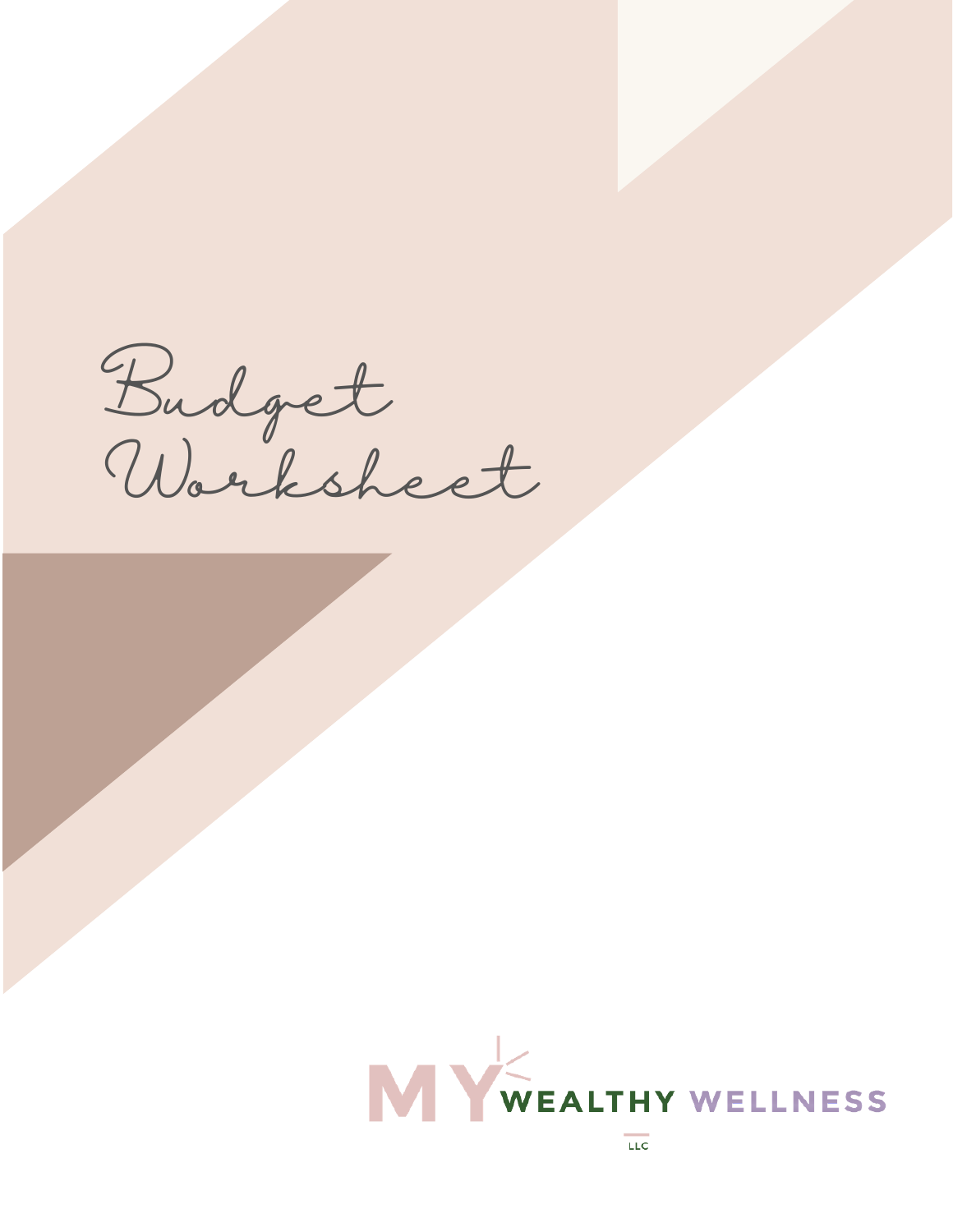## Budget 101

Below are two budget templates you can use. Pick the template that best fits your organization style

## **Use the following budget to separate your essential, future & past, and extra expenses.**

1. **Essential/Current expenses**. These expenses are items you HAVE to have. Items include food, utilities, rent/mortgage, transportation, etc. Write down your expenses, and their cost, under each category. Next to each item, write the words "Essential, Future, or Past." Categorizing your items will help in building your budget.

Consistent/Constant: Items that cost the same month-to-month (rent, insurance, phone, etc.)

Variable: Items that fluctuate in cost month-to-month (food, clothing, gas, etc.)

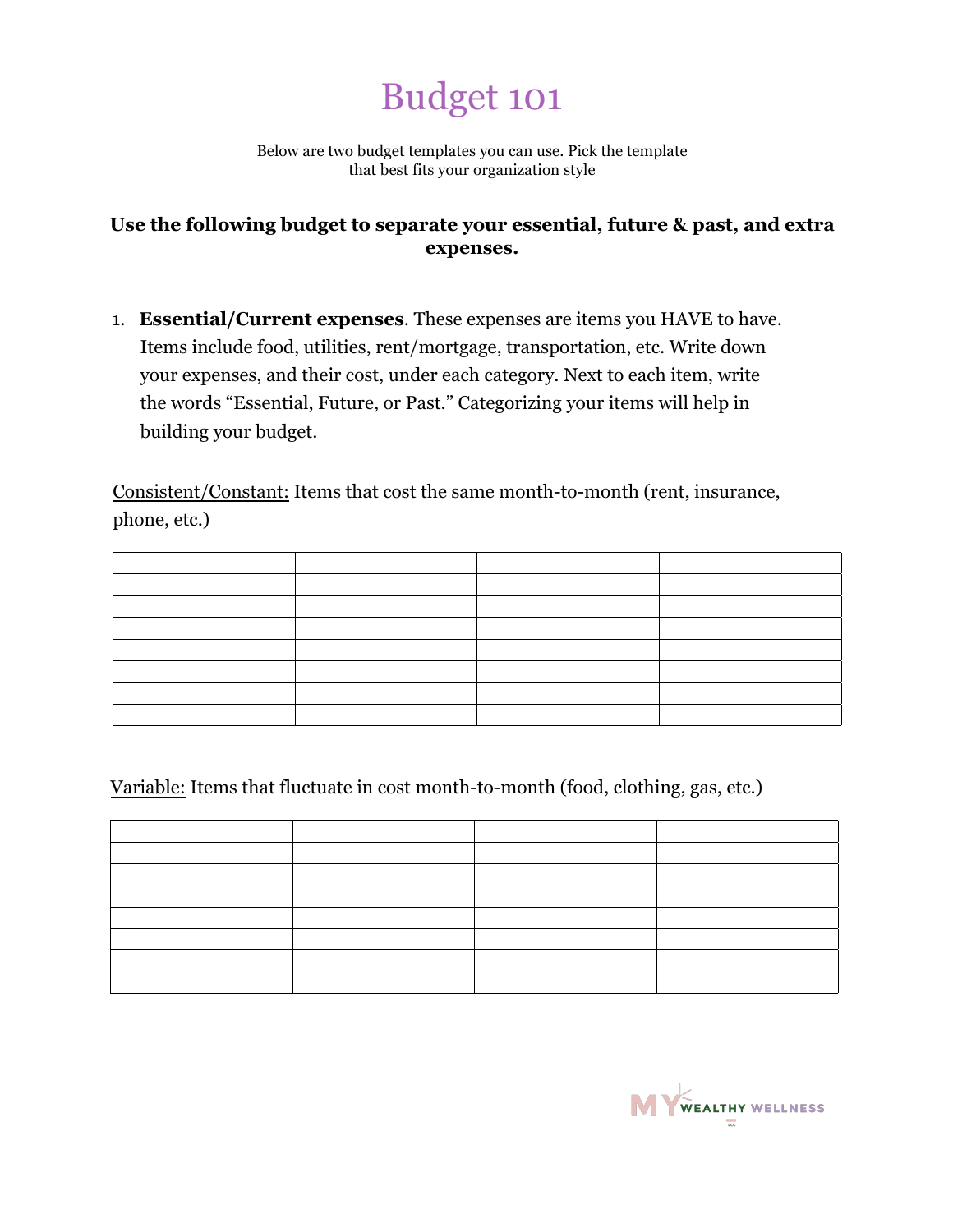2. **Future Expenses:** Items you will use in the future (savings, retirement, emergency fund, etc.)

## 3. **Everything Else**